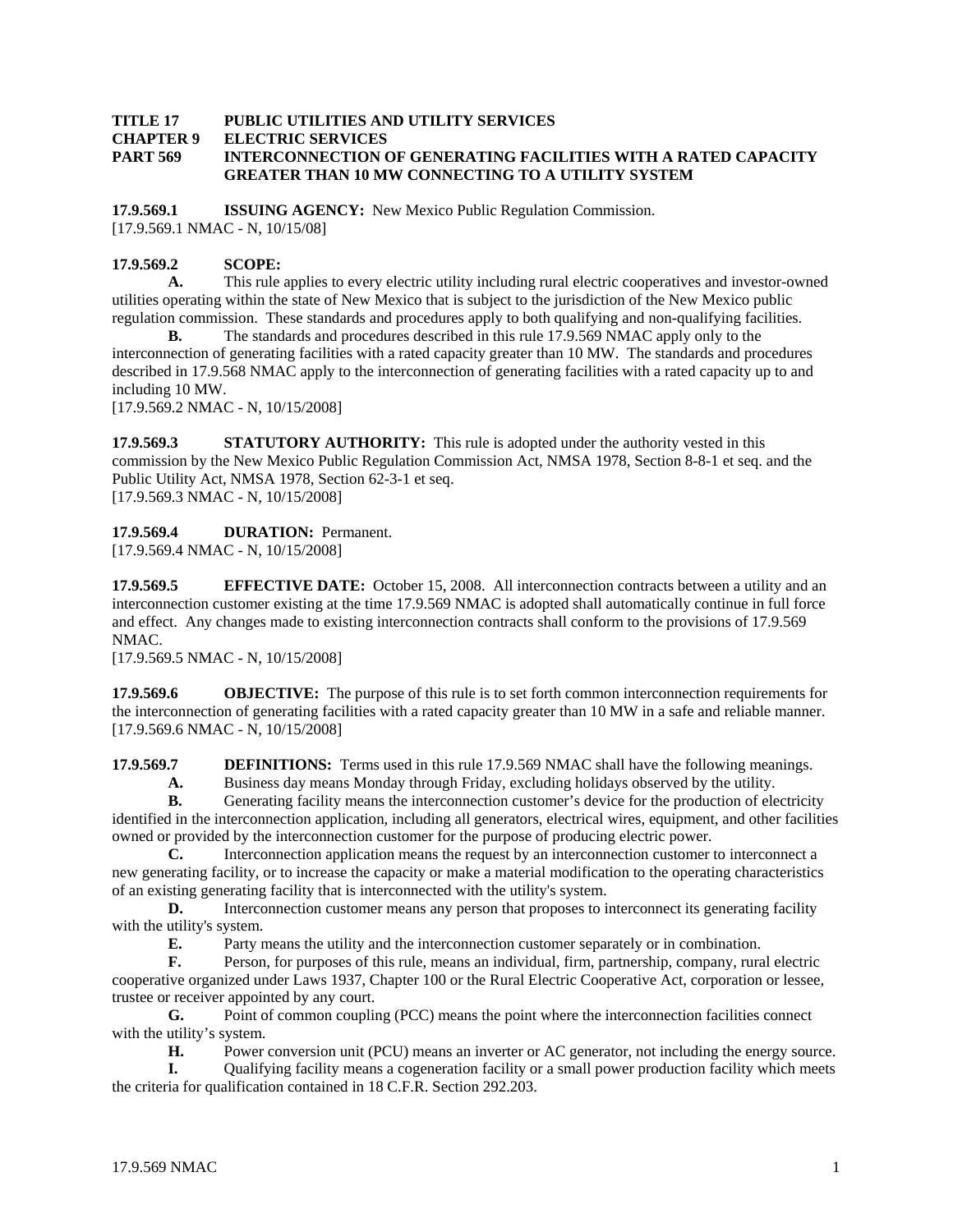**J.** Rated capacity means the total AC nameplate rating of the power conversion unit(s) at the point of common coupling.

**K.** System means the facilities owned, controlled, or operated by the utility that are used to provide electric service under a utility's tariff.

**L.** Utility means a utility or public utility as defined in NMSA 62-3-3 (G) serving electric customers subject to the jurisdiction of the commission.

[17.9.569.7 NMAC - N, 10/15/2008]

## **17.9.569.8 GENERAL PROVISIONS FOR INTERCONNECTION APPLICATIONS FOR FACILITES WITH RATED CAPACITIES GREATER THAN 10 MW:**

- A. A utility shall interconnect with any interconnection customer that:
	- (1) is in its service area;
	- (2) qualifies for the interconnection procedures in this rule 17.9.569 NMAC;
	- (3) files an interconnection application in accordance with Subsection B of 17.9.569.8 NMAC;
	- (4) meets the utility's system safety standards;
	- (5) has paid the estimated costs of interconnection (if applicable);
	- (6) has entered into a contract with the utility pursuant to 17.9.569 NMAC;

 (7) has substantially completed a generating facility that is capable of operating safely and commencing the delivery of power into the utility system; and

 (8) has provided a statement from a licensed professional electrical engineer certifying that the design of the generating facility and its interconnection equipment comply with utility requirements and with reasonable interconnection safety and design standards and prudent electrical practices.

**B.** An interconnection customer subject to this rule 17.9.569 NMAC shall make its application for interconnection to a utility using the interconnection application form provided in the *interconnection manual* and its exhibits, incorporated by reference in 17.9.568 NMAC.

 **C.** Unless a longer period of time is agreed to in writing by the interconnection customer, within 30 business days of receipt of an interconnection application on the prescribed form, a utility shall furnish to the interconnection customer a good faith, detailed list of required interconnection equipment and an itemized estimate of the costs that the proposed interconnection customer will have to pay to the utility to complete the interconnection. The list of required interconnection equipment shall not change substantially other than in response to changes in design, location of equipment, and/or intended operation of the equipment of the generating facility.

**D.** If an interconnection application fails to comply with the requirements of this rule 17.9.569 NMAC or is otherwise insufficient, the utility shall attempt to obtain the required information to complete the interconnection application by telephone. If the utility cannot so obtain complete information, the utility shall within 15 business days of receipt of the interconnection application notify the interconnection customer specifying the deficiencies in the interconnection application.

**E.** If the interconnection customer disagrees with the utility's determination that the interconnection application is insufficient, it may within 15 business days of its receipt of the utility's notification initiate a proceeding before the commission pursuant to the complaint process of 17.9.570 NMAC. In such a proceeding, the utility shall have the burden to establish that the rejection was justified.

**F.** The interconnection customer shall give the utility at least 60 days written advance notice to interconnect. Such notice shall specify the date the generating facility will be ready for interconnection, the date the generating facility will be able to commence testing, and the anticipated date of operation after testing. The interconnection customer shall pay the estimated costs of interconnection in full at the time the notice to interconnect is given. The utility shall pay an interconnection customer for any energy produced during testing of the generating facility at the appropriate energy rate pursuant to Subsection B of 17.9.570.11 NMAC.

 **G.** If the utility determines that it cannot interconnect the generating facility within the time set in the notice to interconnect because adequate interconnection facilities are not available, it shall, within 15 business days of receipt of the notice to interconnect, notify the interconnection customer specifying the reasons it cannot interconnect as requested by the interconnection customer and specifying the date interconnection can be made. If the interconnection customer objects to the date for interconnection specified by the utility, objects to the utility's determination that adequate interconnection facilities are not available, or disputes the good faith efforts of the utility to interconnect, the interconnection customer may initiate a proceeding before the commission pursuant to the complaint process of 17.9.570 NMAC.

**H.** Payment for all costs of interconnection shall be the responsibility of the interconnection customer. If the utility incurs any of the costs of interconnection, the interconnection customer shall reimburse the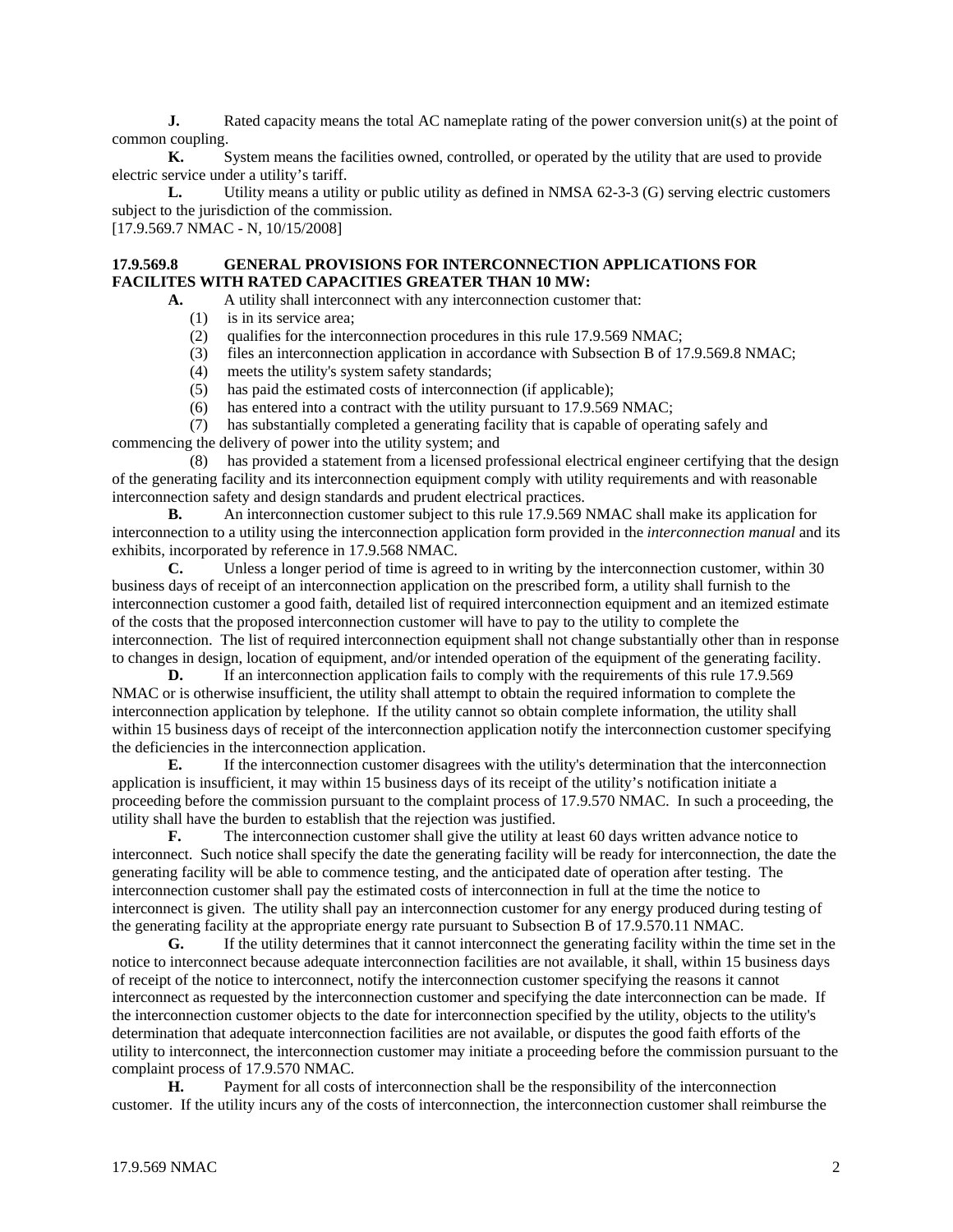utility for such costs. The estimated costs for interconnection described in this rule 17.9.569 NMAC shall be paid prior to interconnection. Upon completion of the interconnection the actual costs of interconnection shall be determined in a verifiable form by the utility, and any actual costs in excess of the estimated costs shall be paid by the interconnection customer to the utility within 30 days. If the estimated costs exceed actual costs the utility shall refund the difference to the interconnection customer within 30 days.

**I.** Each utility shall develop and file with the commission proposed general safety standards governing the installation, operation, and maintenance of the protective equipment required to integrate generating facilities subject to this rule 17.9.569 NMAC into the utility's electric system (if any such equipment is required). These general safety standards may contain reasonable provisions for case-by-case standards for certain generation facilities based on their size or location. These standards shall be reasonable and nondiscriminatory and shall be designed to assure system and personnel safety.<br> **J.** The generating facility's outno

The generating facility's output to the utility will meet the following interconnection standards.

 (1) The voltage will be that voltage normally available on the utility system at the generator's site or such other standard voltage to which the parties may agree.

(2) The frequency will be 60 hertz.

 (3) The number of phases of the produced voltage will be compatible with the phases available on the utility system at the generator site. Normally the number of phases shall be the same as those of the utility system.

 (4) The protective devices connected between the output of the generating facility and the utility system must be rated for the maximum available fault current that the utility's system may be capable of developing at the point of interconnection. Such devices shall disconnect the generating facility's generation from the utility's system in the event of a fault on the generating facility system in order to maintain continuity of service to other customers connected to the secondary of the distribution transformer or other portions of the utility's system.

 (5) The generating facility's output shall not affect the utility's distribution system. This includes but is not limited to:

- (a) overload of distribution equipment;
- (b) abnormal harmonic currents or voltages;
- (c) interference with automatic voltage regulation equipment; and
- (d) electronic noise that would interfere with communications.

 (6) The generating facility shall be capable of protecting itself from damage resulting from impact loading and/or overloading under both normal operating conditions and emergency conditions.

**K.** Interconnection and safety requirements shall include the ability to synchronize on connecting to the utility system to avoid voltage decay or out-of-phase connection. The generating facility's controls shall be capable of disconnecting the generation output to the utility or otherwise limiting the generating facility's input to avoid overload of any of the utility system components or undesirable transient voltage or frequency fluctuations in the event of a fault on the utility's system or under conditions of large motor start or capacitor switching operations on the utility system to which the generating facility is interconnected. These devices must be coordinated with the utility's protective system. The generating facility must meet the following safety standards.

 (1) The generating facility's interconnection must meet the requirements of the latest editions of the national electrical safety code, national electrical code, and the state of New Mexico electrical code.

 (2) The generating facility's interconnection must automatically disconnect from the utility's system if the utility service is interrupted. The generating facility will coordinate automatic reenergization in the utility's system with the utility's standard protection practices. The utility may discontinue service to or from a generating facility if it has been determined that continuation of service would contribute to such emergency.

 (3) There must be a three-phase load break disconnect between the generating facility's interconnection and the utility that can be controlled and operated by the utility.

 (a) Where the generating facility is a customer of the utility, the disconnect or disconnects shall disconnect the generating facility's output without interrupting utility service to the customer's other load unless otherwise agreed.

 (b) The disconnect must provide a visible air gap which will assure disconnection of the generating facility before a utility employee does any work on the circuit or circuits to which the interconnection is made.

 (c) The meter socket or secondary connection compartment or bus compartment may be provided by the utility or provision may be required of the interconnection customer as is presently provided for in the case of each component by the rules and regulations filed with the commission in the case of the specific utility.

 (d) In any event the capacity and the connection arrangements of the specific device must be approved by the utility if the generating facility is required to provide the device.